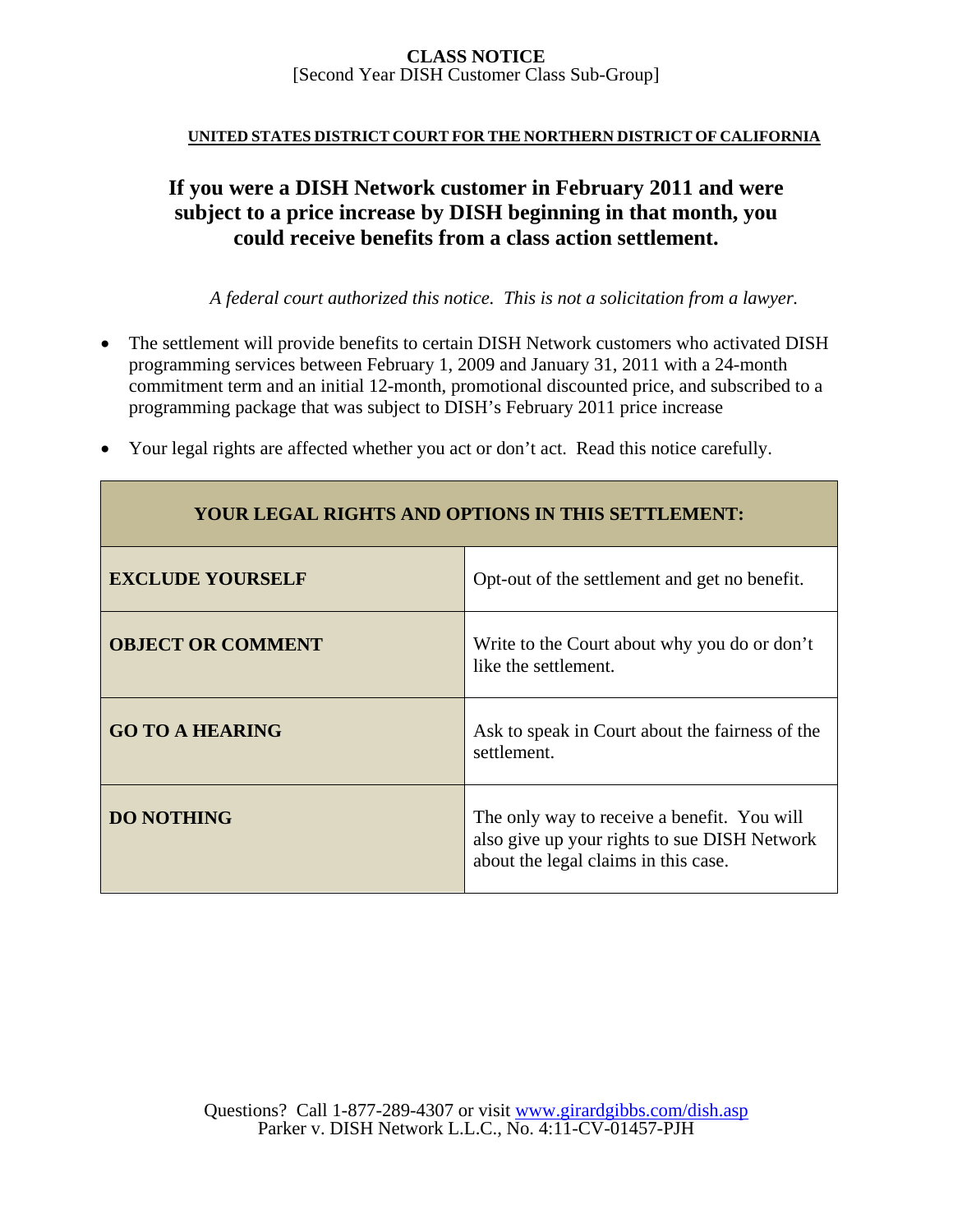## **WHAT THIS NOTICE CONTAINS**

|     | <b>BASIC INFORMATION.</b>                                                            |  |
|-----|--------------------------------------------------------------------------------------|--|
| 1.  |                                                                                      |  |
| 2.  |                                                                                      |  |
| 3.  |                                                                                      |  |
| 4.  |                                                                                      |  |
|     | WHO IS IN THE SETTLEMENT.                                                            |  |
| 5.  |                                                                                      |  |
| 6.  |                                                                                      |  |
|     |                                                                                      |  |
| 7.  |                                                                                      |  |
| 8.  |                                                                                      |  |
|     |                                                                                      |  |
| 9.  |                                                                                      |  |
| 10. |                                                                                      |  |
|     |                                                                                      |  |
| 11. |                                                                                      |  |
| 12. |                                                                                      |  |
| 13. | If I exclude myself, can I get any of the benefits offered in this settlement?5      |  |
|     |                                                                                      |  |
| 14. |                                                                                      |  |
|     |                                                                                      |  |
|     |                                                                                      |  |
| 16. |                                                                                      |  |
| 17. | What is the difference between objecting to the settlement and excluding myself from |  |
|     | the settlement?                                                                      |  |
|     |                                                                                      |  |
| 18. |                                                                                      |  |
| 19. |                                                                                      |  |
| 20. |                                                                                      |  |
|     | IF YOU DO NOTHING.                                                                   |  |
|     |                                                                                      |  |
|     |                                                                                      |  |
| 22. |                                                                                      |  |
| 23. |                                                                                      |  |
|     |                                                                                      |  |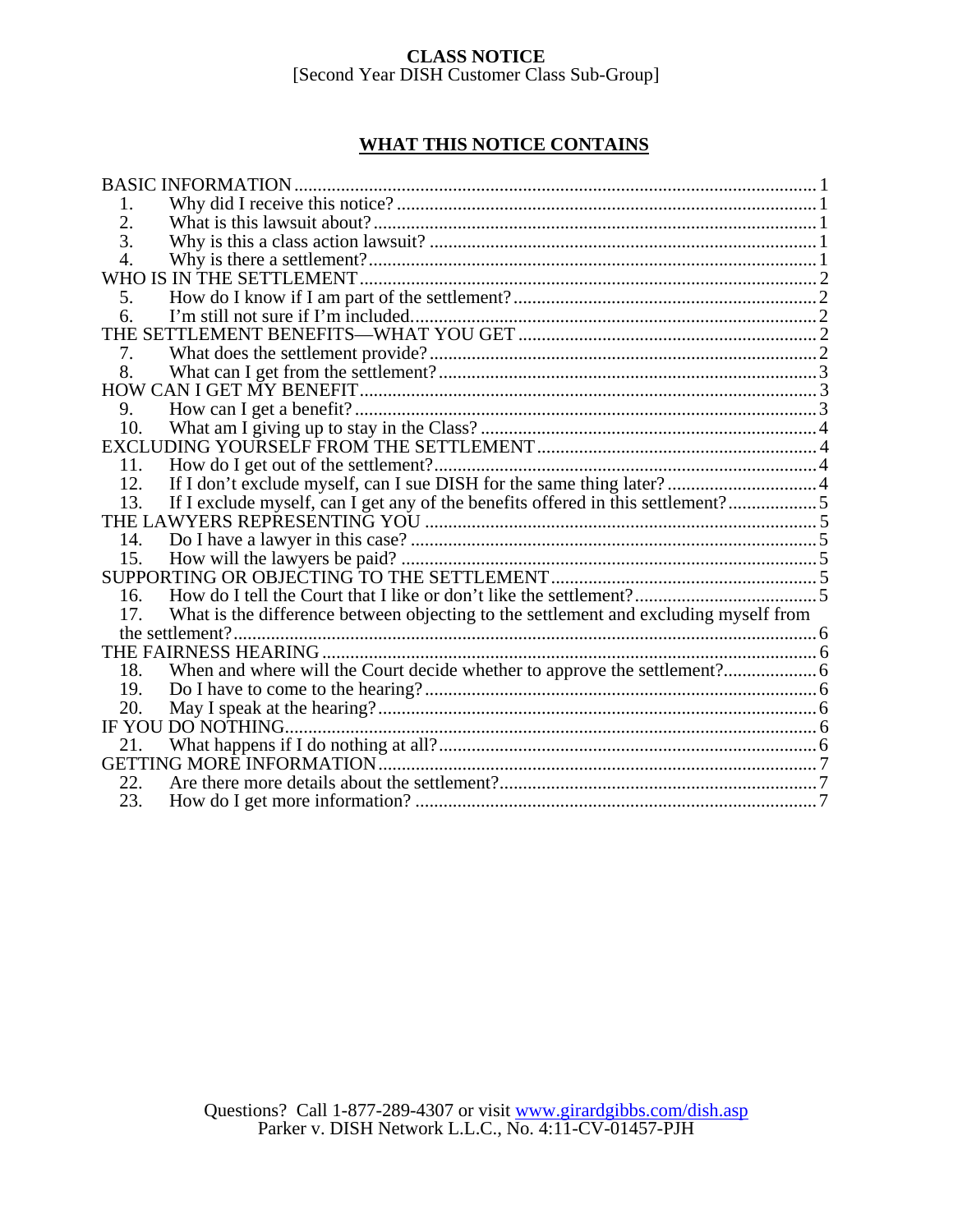## **BASIC INFORMATION**

## **1. Why did I receive this notice?**

You received this notice because you may have activated Dish Network ("DISH") programming services between February 1, 2009 and January 31, 2011 with a 24-month commitment term and an initial 12-month promotional discounted price and subscribed to a programming package that was subject to DISH's February 2011 price increase.

The Court sent you this notice because you have a right to know about a proposed settlement of a class action lawsuit, and about your options, before the Court decides whether to approve the settlement. If the Court approves the settlement, DISH will distribute the settlement benefits after all appeals are resolved.

This notice explains the lawsuit, the settlement, your legal rights, and what benefits are available, who is eligible for them, and how to get them.

The Court in charge of the case is the United States District Court for the Northern District of California, and the case is known as *Parker v. DISH Network L.L.C.*, No. 4:11-CV-01457. The people who sued are called Plaintiffs and the company they sued, DISH, is called the Defendant.

#### **2. What is this lawsuit about?**

Plaintiffs allege that DISH advertised a 12-month fixed promotional price to subscribers who signed up for DISH programming services with a 24-month commitment term between February 1, 2009 and January 31, 2011. According to the lawsuit, DISH violated consumer laws and its contracts with subscribers when it raised rates in February 2011 by \$3 or \$5 per month (depending on the DISH package). DISH denies these claims and maintains, among other things, that (a) the promotional prices were not fixed rates but instead were discounted amounts against the standard rate, which customers continued to enjoy after the price increase; and (b) its advertisements and contracts contained conspicuous disclaimers that DISH retains the right to increase prices. However, to avoid the burden and cost of further litigation, DISH has agreed to provide certain benefits to current and former DISH subscribers to settle this matter.

#### **3. Why is this a class action lawsuit?**

In a class action, one or more people, called Class Representatives (in this case Nansee Parker and Phong Pham), sue on behalf of people who have similar claims. All of these people form a Class and are Class Members. One court resolves the issues for all Class Members, except for those who exclude themselves from the Class. U.S. District Judge Phyllis J. Hamilton is in charge of this class action.

## **4. Why is there a settlement?**

The Court did not decide in favor of Plaintiffs or Defendant. Instead, both sides agreed to a settlement. That way, they avoid the cost of a trial, and the people affected will quickly receive a benefit. The Class Representatives and the attorneys think the settlement is best for the Class.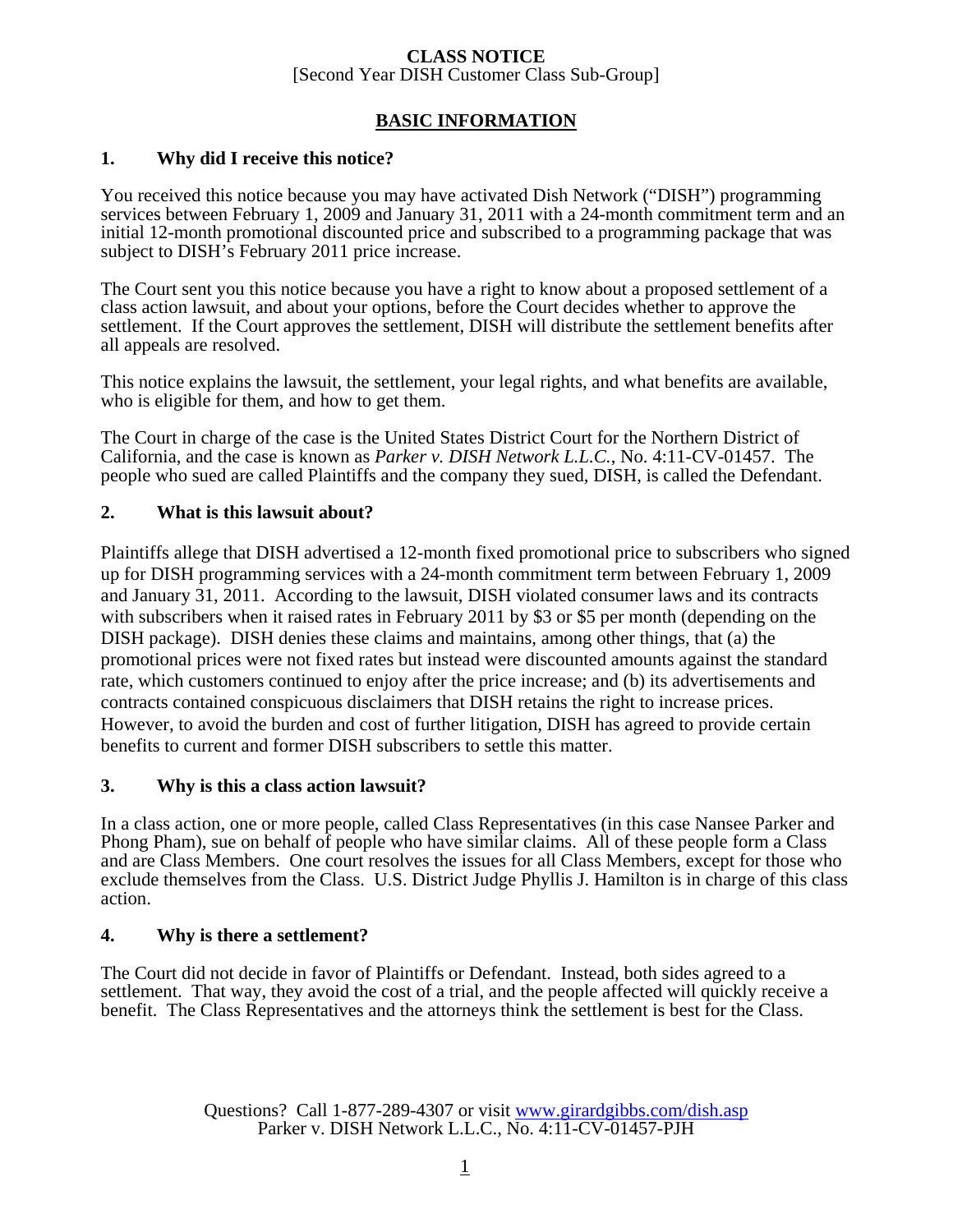# **CLASS NOTICE**

[Second Year DISH Customer Class Sub-Group]

## **WHO IS IN THE SETTLEMENT**

To see if you will receive any benefits from the settlement, you must first determine if you are a Class Member.

## **5. How do I know if I am part of the settlement?**

Judge Hamilton decided that everyone who fits this description is a Class Member: *All persons residing in the United States who activated DISH programming services between February 1, 2009 and January 31, 2011 with a 24-month commitment term and an initial 12-month, promotional discounted price, and subscribed to a programming package that was subject to DISH's February 2011 Price Increase, excluding only: (a) customers who received programming, equipment, and/or monetary accommodations after the February 2011 Price Increase in response to complaint(s) about the price increase, (b) customers who were in the second year (i.e., months 13 to 24) of their 24-month commitment term for one of the following packages: DISH's America's Everything Pak, Latino Welcome Pack, Latino Clasico, Latino Plus, Latino Dos, or Latino Max at the time of the February 2011 Price Increase, and (c) the judge to whom this case is assigned, any member of the judge's immediate family, and the judge's staff and their immediate families.*

## **6. I'm still not sure if I'm included.**

If you are still not sure whether you are a Class Member, you can ask for help by calling 1-877-289- 4307.

## **THE SETTLEMENT BENEFITS—WHAT YOU GET**

## **7. What does the settlement provide?**

If the settlement is approved, Class Members will be entitled to certain benefits based on one of the Sub-Groups described below.

- (a) *Current DISH Customer Class Sub-Group 1*. Settlement Class Members who are current DISH customers as of the date of the Class Notice and paid one to four months of the February 2011 price increase within the first 12 months of their service contracts.
- (b) *Current DISH Customer Class Sub-Group 2*. Settlement Class Members who are current DISH customers as of the date of the Class Notice and paid five to eight months of the February 2011 price increase within the first 12 months of their service contracts.
- (c) *Current DISH Customer Class Sub-Group 3*. Settlement Class Members who are current DISH customers as of the date of the Class Notice and paid nine to twelve months of the February 2011 price increase within the first 12 months of their service contracts.
- Questions? Call 1-877-289-4307 or visit www.girardgibbs.com/dish.asp Parker v. DISH Network L.L.C., No. 4:11-CV-01457-PJH (d) *Former DISH Customer Class Sub-Group 1*. Settlement Class Members who are not current DISH customers as of the date of the Class Notice and: (1) paid one to four months of the February 2011 price increase within the first 12 months of their service contracts; (2) voluntarily disconnected after February 1, 2011 (and were not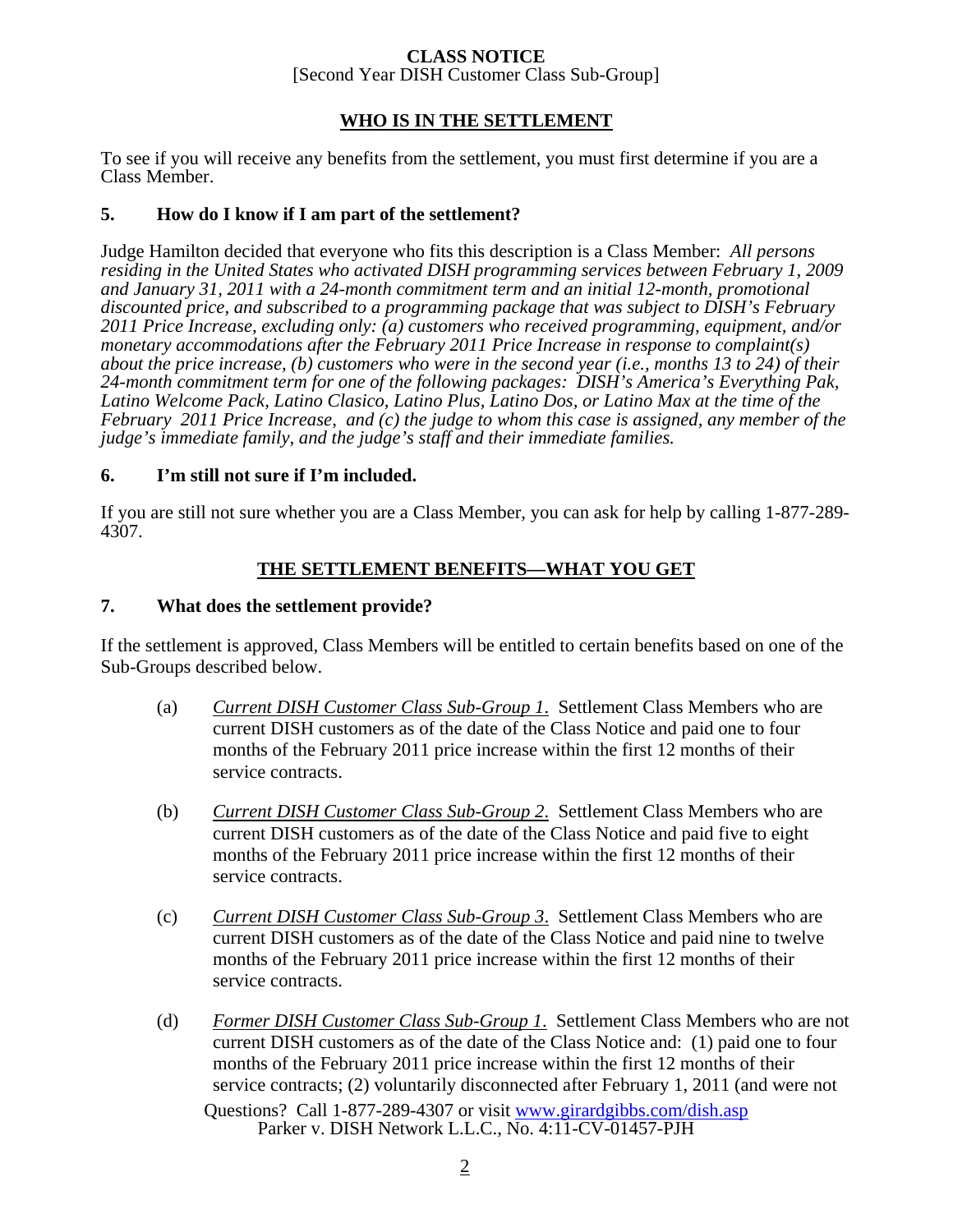otherwise disconnected because of their failure to pay); and (3) did not receive a waiver of their cancellation fee.

- (e) *Former DISH Customer Class Sub-Group 2*. Settlement Class Members who are not current DISH customers as of the date of the Class Notice and: (1) paid five to eight months of the February 2011 price increase within the first 12 months of their service contracts; (2) voluntarily disconnected after February 1, 2011 (and were not otherwise disconnected because of their failure to pay); and (3) did not receive a waiver of their cancellation fee.
- (f) *Former DISH Customer Class Sub-Group 3*. Settlement Class Members who are not current DISH customers as of the date of the Class Notice and: (1) paid nine to twelve months of the February 2011 price increase within the first 12 months of their service contracts; (2) voluntarily disconnected after February 1, 2011 (and were not otherwise disconnected because of their failure to pay); and (3) did not receive a waiver of their cancellation fee.
- (g) *Second Year DISH Customer Class Sub-Group.* Settlement Class Members who were in their second year (*i.e.,* month 13-24) of their 24-month service contracts at the time of the February 2011 price increase and who subscribed to one of the following programming packages: DISH America, America Silver, America Gold, America's Top 120 (AT120), America's Top 120 Plus (AT120+), America's Top 200 (AT200), or America's Top 250 (AT250) (the "Price Protected Packages").

## **8. What can I get from the settlement?**

It has been determined that you are a part of the Second Year DISH Customer Class Sub-Group. You are therefore entitled to the following benefit:

As long as you subscribe to one of the Price Protected Packages (see 7(g) above), your monthly rate that was in effect immediately after the February 2011 Price Increase will not increase until at least January 31, 2013. However, if you are still in the first year of your 24-month commitment term, DISH may increase your discounted rate to the current, regular rate that is in effect at the end of your 12-month promotional period.

If you believe that you are part of a different Class Sub-Group, please contact DISH at 1-877-289- 4307.

# **HOW CAN I GET MY BENEFIT**

# **9. How can I get a benefit?**

In order to receive the benefit for which you are eligible, you do not need to do anything.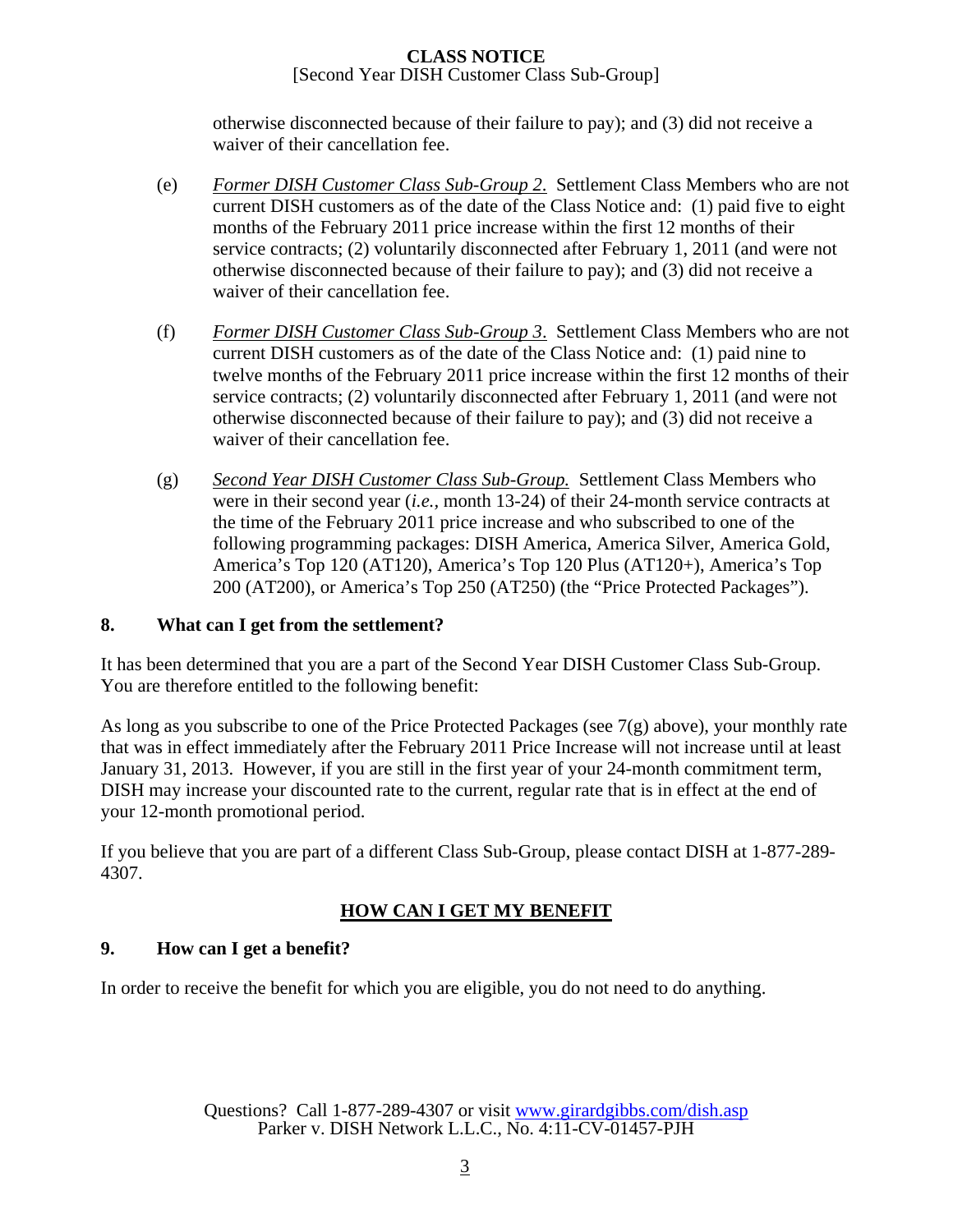## **10. What am I giving up to stay in the Class?**

Unless you exclude yourself, you are staying in the Class, and that means that you can't sue, continue to sue, or be part of any other lawsuit against DISH about the legal issues in *this* case. It also means that all of the Court's orders will apply to you and legally bind you. If you stay in the Class, you will agree to release all claims against DISH that members of the Class have alleged or could have alleged in this lawsuit regarding DISH's February 2011 price increase, including, but not limited to, claims for money damages or monetary relief. The full release is available in the Settlement Agreement.

The settlement and release will extend to DISH and EchoStar Technologies L.L.C., and their past and present direct and indirect parent, subsidiary, and affiliated persons; the officers, directors, employees, partners, shareholders, agents, attorneys, and insurers of all of the foregoing; and the predecessors, successors, assigns, and legal representatives of all of the foregoing. If you do not exclude yourself from the Settlement Class, you will be deemed to have entered into this settlement and to have settled and released, among other things, the above described claims.

If the settlement is approved by the Court and becomes final, the settlement will be consummated and the case will end. If the settlement is not approved by the Court or does not become final for some other reason, the litigation will continue.

## **EXCLUDING YOURSELF FROM THE SETTLEMENT**

If you don't want a benefit from this settlement or want to keep the right to sue or continue to sue DISH on your own about the legal issues in this case, then you must take steps to exclude yourself from (or "opt-out" of) the Settlement Class.

## **11. How do I get out of the settlement?**

To validly exclude yourself from the Class, you must send a letter by mail that is signed by you and includes: (1) a specific statement that you request exclusion from the Class in *Parker v. DISH Network L.L.C.,* Case No. 11-cv-01457-PJH; (2) your full name, address and telephone number; and (3) your current or former DISH Network account number. You must mail your exclusion request postmarked no later than **March 2, 2012**, to:

> DISH Settlement Claims Administrator DISH Settlement Exclusions P.O. Box 6224 Englewood, CO 80155

You cannot exclude yourself by phone or e-mail. If you ask to be excluded, you will not get any settlement benefit and you cannot object to the settlement. You will not be legally bound by anything that happens in this lawsuit. You may be able to sue (or continue to sue) DISH.

## **12. If I don't exclude myself, can I sue DISH for the same thing later?**

No. Unless you exclude yourself, you give up the right to sue DISH for the claims that this settlement resolves. If you have a pending lawsuit, speak to your lawyer in that lawsuit immediately. You must exclude yourself from *this* Class to continue your own lawsuit.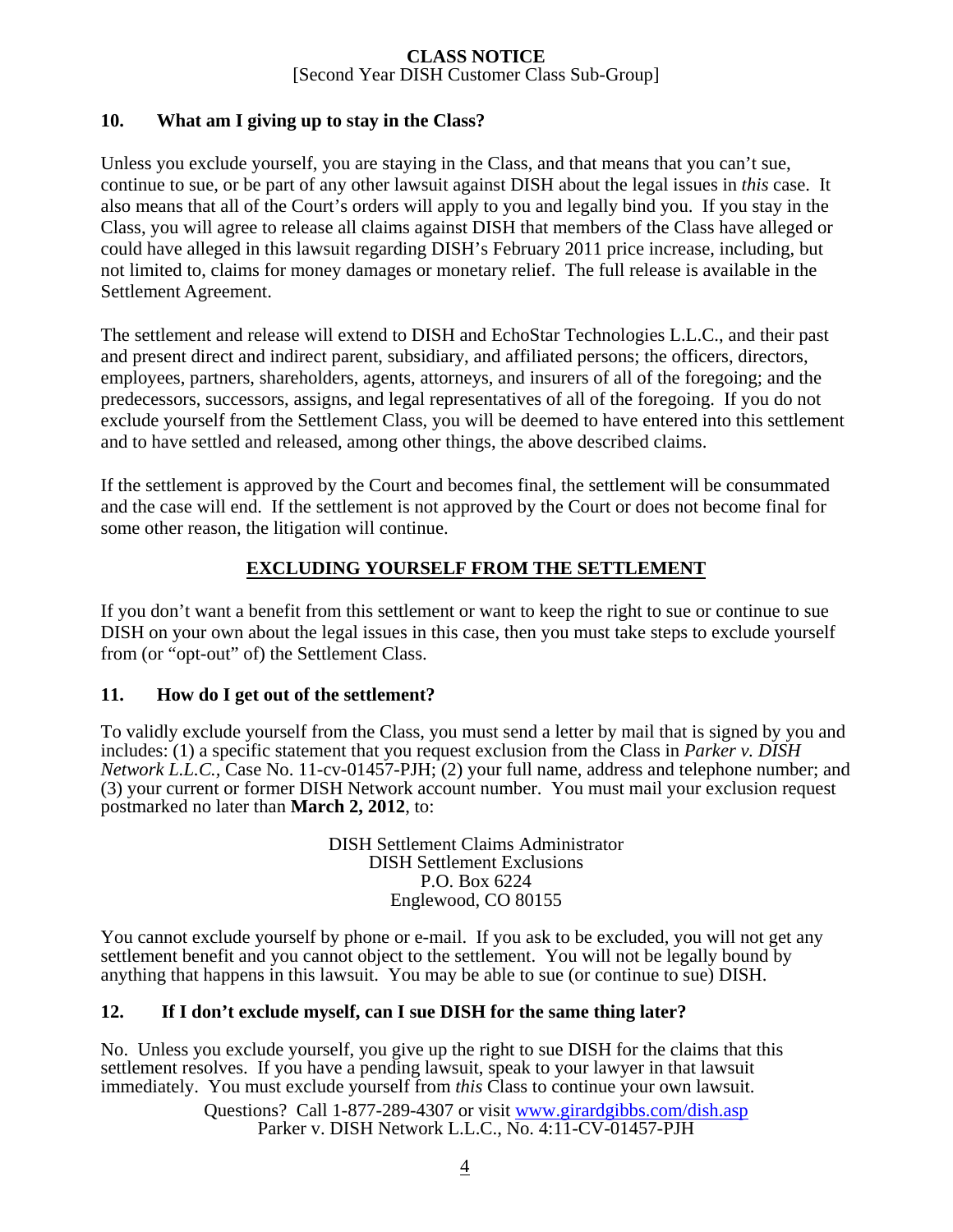## **13. If I exclude myself, can I get any of the benefits offered in this settlement?**

No. If you exclude yourself, you will not receive any benefit offered in this settlement.

## **THE LAWYERS REPRESENTING YOU**

#### **14. Do I have a lawyer in this case?**

The Court has appointed the law firms Girard Gibbs LLP, Cohen Milstein Sellers & Toll PLLC, and The Wentz Law Firm to represent you and all Class Members. The law firms are called "Class Counsel." You will not be charged for these lawyers. If you want to be represented by your own lawyer, you may hire one at your own expense.

#### **15. How will the lawyers be paid?**

Class Counsel will ask the Court to award them attorneys' fees and costs up to \$817,500.00, and incentive payments of \$500.00 each for the Class Representatives, Nansee Parker and Phong Pham. The Court may award less than these amounts. DISH has agreed not to oppose these attorneys' fees, costs, and incentive payments and will separately pay the amounts that the Court awards, not to exceed the above amounts. These amounts will not be paid by Class Members and will not reduce the benefits available to Class Members.

## **SUPPORTING OR OBJECTING TO THE SETTLEMENT**

## **16. How do I tell the Court that I like or don't like the settlement?**

If you are a Class Member, you can tell the Court that you like the settlement and it should be approved, or that you object to the settlement and think the Court should not approve it. The Court will consider your views. However, if the Court rejects your objection, you will be bound by the terms of the Settlement.

You can object by speaking at the Fairness Hearing, submitting a written objection, or both. Written objections must be sent to each of the following addresses postmarked no later than **March 2, 2012**:

| <b>COURT</b>                        | <b>COUNSEL</b>          |
|-------------------------------------|-------------------------|
| Clerk of the Court                  | <b>DISH Settlement</b>  |
| <b>United States District Court</b> | Comments/Objections     |
| Northern District of California     | <b>Girard Gibbs LLP</b> |
| <b>Oakland Division</b>             | 601 California Street   |
| 1301 Clay Street, Ste. 400 S.       | Suite 1400              |
| Oakland, CA 94612                   | San Francisco, CA 94108 |
|                                     |                         |

Your written objection must include: (1) your full name, address and telephone number; (2) your current or former DISH Network account number; and (3) your specific objection and a statement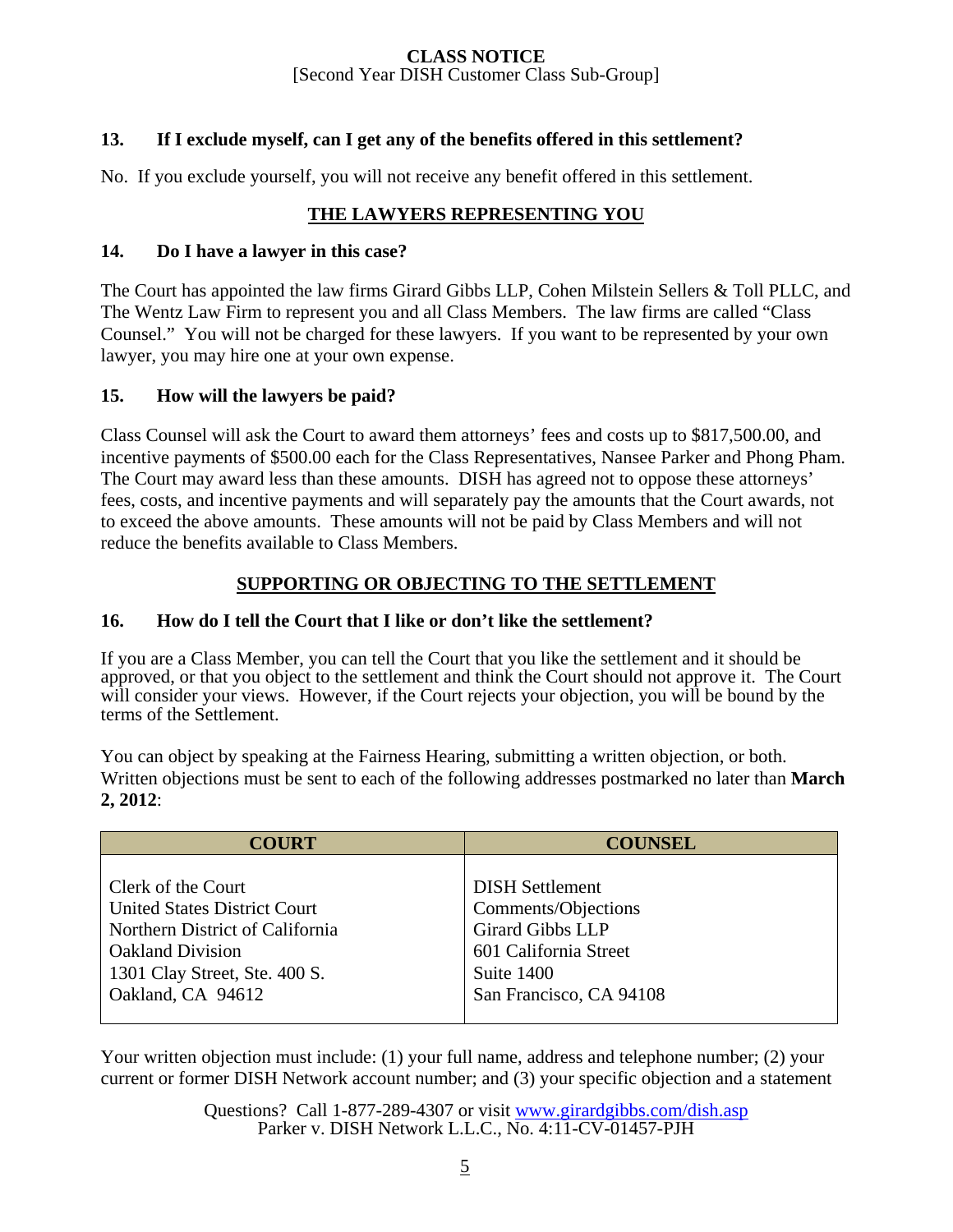of its basis. If you are represented by separate counsel, you must also identify your attorney. You do not have to file a written objection to speak at the Fairness Hearing, and the Court will consider your written objection even if you do not come to the hearing.

#### **17. What is the difference between objecting to the settlement and excluding myself from the settlement?**

Objecting is simply telling the Court that you don't like something about the settlement. You can object only if you stay in the Class. Excluding yourself is telling the Court that you don't want to be part of the Class. If you exclude yourself, you have no basis to object because the case no longer affects you.

## **THE FAIRNESS HEARING**

The Court will hold a Fairness Hearing to decide whether to approve the settlement. You may attend and you may speak, but you don't have to.

## **18. When and where will the Court decide whether to approve the settlement?**

The Court will hold a Fairness Hearing at the United States District Court, Northern District of California, Oakland Division, in the Honorable Phyllis J. Hamilton's courtroom, 1301 Clay Street, Courtroom 3 – 3rd Floor, Oakland, California, 94612 on March 21, 2012, at 9:00 a.m. At the hearing, the Court will consider whether the settlement is fair, reasonable, and adequate. If there are objections, the Court will consider them. The Court will also consider how much DISH should pay to Class Counsel and the Class Representatives. After the hearing, the Court will decide whether to approve the settlement. We do not know how long it will take the Court to make a decision.

## **19. Do I have to come to the hearing?**

No. Class Counsel will answer questions Judge Hamilton may have. But you are welcome to come at your own expense, even if you do not send a written objection. If you do send an objection, you don't have to come to Court to talk about it. As long as you send your written objection on time, the Court will consider it. You may also pay your own lawyer to attend the hearing, but it is not necessary.

## **20. May I speak at the hearing?**

If you do not exclude yourself from the settlement, you may speak at the Fairness Hearing. You cannot speak at the Fairness Hearing if you exclude yourself from the Class. You do not have to file a written objection to speak at the Fairness Hearing:

## **IF YOU DO NOTHING**

## **21. What happens if I do nothing at all?**

If you do nothing at all, you'll receive the benefit available to you under the settlement. But, unless you exclude yourself, you won't be able to start, continue or be a part of any other lawsuit against DISH about the legal issues in this case, ever again.